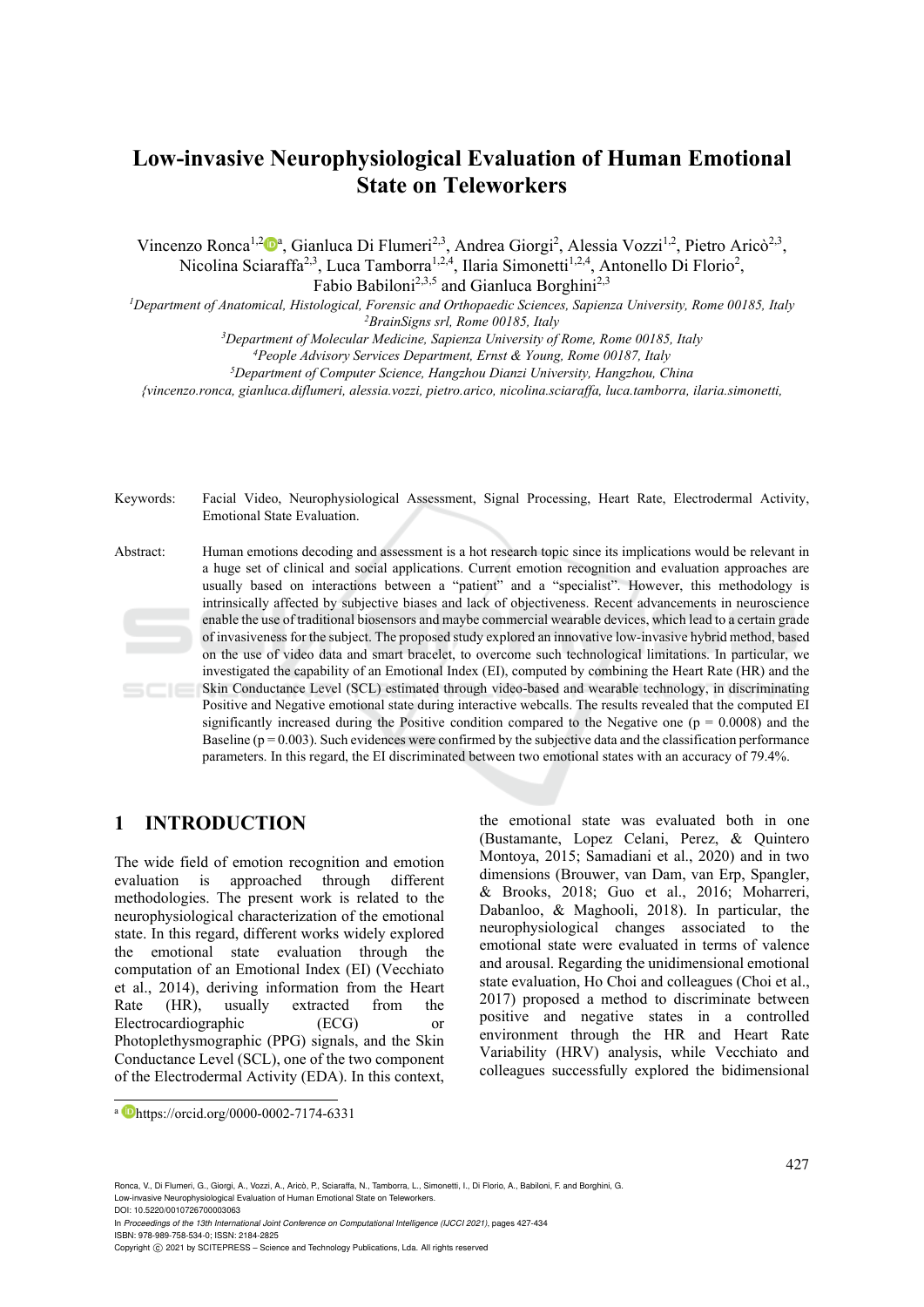emotional state evaluation during TV commercials through the EDA and PPG signals analysis (Vecchiato et al., 2014).

However, these works required the physical contact between the sensors and the participants. In scientific literature, different studies were conducted by using professional and laboratory devices, such as the Shimmer GSR3+ (Fiorini, Mancioppi, Semeraro, Fujita, & Cavallo, 2020; Giorgi et al., 2021; Girardi, Lanubile, & Novielli, 2018; Laureanti et al., 2020) or the Biopac BSL-HOME (Flagler, Tong, Allison, & Wilcox, 2020; Villar, Viñas, Turiel, Carlos Fraile Marinero, & Gordaliza, 2020) for the EDA and PPG measurements, or more commercial wearable devices, such as the Empatica E4 (Giorgi et al., 2021; Ragot, Martin, Em, Pallamin, & Diverrez, 2018). The present study explored an innovative approach in this assessing the reliability of a partial video-based EI evaluation, computed by combining the HR, remotely evaluated through the participant's face video analysis, and the SCL evaluated through a wearable device, the Empatica E4. The video-based methodology for the HR evaluation does not require any physical contact between the sensor and the participants, as it does not require any technical support to manage the signal collection. The proposed methodology for HR evaluation was already explored in prior works with promising results (Borghini et al., 2020; Rahman, Ahmed, & Begum, 2020; Rahman, Uddin Ahmed, Begum, & Funk, n.d.; Ronca et al., 2021), and it is based on the modulation of the reflected ambient light from the skin by the absorption spectrum of haemoglobin in the participant's blood (Rahman et al., 2017). In other words, such analysis is based on the extraction and processing of the Red component of the participant's facial video. The minute - colour variations on the skin are created by blood circulation, and they module the Red component of the video signal along the time. In particular, this video-based methodology was already assessed in terms of reliability in telemedicine and mental workload evaluation (Ronca et al., 2021, 2020), and it could gain great potential in emotional state evaluation context, especially in real-world applications (Samadiani et al., 2020). This methodology is also compliant with social distancing practices and scenarios in which the physical contacts between people must be avoided or mitigated, such as in health emergency situations (Robb et al., 2020), as well as in applications where some non-contact user's monitoring systems could improve safety (e.g. measuring the stress of a car driver, in fact some modern cars are already equipped with interior cameras to monitor driver's ocular behaviour (Di

Flumeri et al., 2018; Ji & Yang, 2002). In summary, the present work aimed at addressing the following experimental question:

• Is the considered video-based EI capable of discriminating between a Positive and a Negative emotional state?

## **2 MATERIAL AND METHODS**

#### **2.1 Participants**

The informed consent for study participation, publication of images, and to use the video material were obtained from a group of 14 students, seven males and seven females  $(30.2 \pm 3.3)$  years old) from the Sapienza University of Rome (Italy) after the description of the study. The experiments were conducted following the principles outlined in the Declaration of Helsinki of 1975, as revised in 2000. The study protocol received the ethical board approval by the Ethical Committee of the Sapienza University of Rome (protocol n. 2507/2020 approved on the 04/08/2020). The study involved only healthy participants, recruited on a voluntary basis. Furthermore, the students were free to accept or not to take part to the experimental protocol, and all of them have accepted to participate to the study. Only aggregate information will be presented while no individual information were or will be diffused in any form.

# **2.2 Experimental Protocol**

To elicit two different emotional levels during the experimental protocol, two interactive web calls (WEB) were performed by the participants with the support of one experimenter. The calls consisted in three conditions: i) Baseline condition, in which the participants looked at the web platform interface without reacting; ii) Positive condition, in which the participants were asked to report the most positive memory of their life; iii) Negative condition, in which the test persons were asked to report the most negative memory of their life.

The Positive condition of the task was always performed before the Negative one to avoid transients due to strong negative memories. The Baseline lasted 60 seconds, while the other two conditions lasted 120 seconds.

The experimental protocol also included other two tasks, i.e. the n-Back and the Doctor Game tasks, which were included in the presented study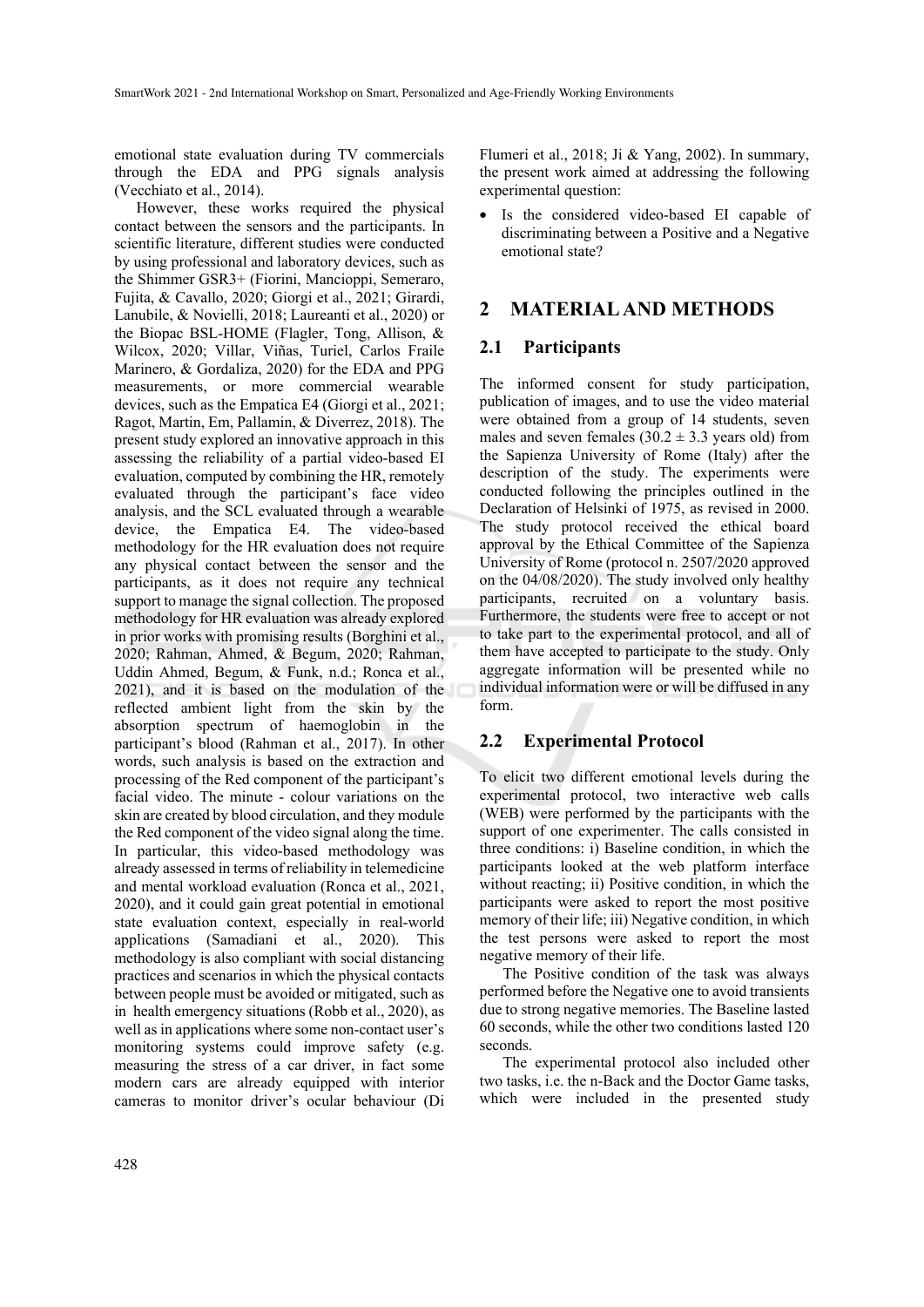exclusively for the classification procedure. More details are provided in Classification performance evaluation sub-paragraph.

#### **2.2.1 Subjective Data: SAM Questionnaire**

In order to validate EI computed by the neurophysiological data, the Self-Assessment Manikin (SAM) questionnaire (Lang, Bradley, & Cuthbert, 2008) was included in the experimental protocol. The SAM consists in a picture-oriented (Figure 1) questionnaire specifically developed to measure three parameters: i) the valence/pleasure (from unhappy to happy); ii) the perceived arousal (from calm to excited) and iii) the perceptions of dominance/control (from low to high levels) associated with a person's emotional reaction to a variety of stimuli. In particular, the participants were asked to fill the SAM after each experimental condition (Baseline, Positive, and Negative). by providing three simple responses along each emotional dimension (on a scale from 1 to 9) that best described how they felt during the condition just executed. This questionnaire was selected to have a subjective indication about the current state of the participants in terms of pleasure, arousal and control with the respect of each experimental condition of WEB task (Bynion & Feldner, 2017).

The Self-Assessment Manikin (SAM)



Figure 1: The Self-Assessment Manikin questionnaire.

#### **2.2.2 Heart Activity Recording and Analysis**

The HR was estimated by means of the video – based methodology. The participant's facial video was recorded through a PC webcam placed in front of the participant (Figure 2). The RGB camera was set to a resolution of  $640 \times 480$  (pixel) at a frame rate of 30 (fps). and the video was analysed offline. Firstly, 68 visual facial feature required for the facial recognition were identified using the Dlib Python library (King, 2009) coupled with the adaBoost classifier (Yu, Yun, Chen, & Cheng, 2018). The classifier performed the

facial recognition and it was based on the YCbCr Color model (King, 2009). This model is capable of performing facial features identification according with the luminance and chrominance variations of the video. Secondly, the Fast Fourier Transform (FFT) was used to select and extract the Red (R) component from the raw signal, while the Principal Component Analysis (PCA) was also applied for fluctuations removal from the R component, technically implemented in the sklearn.decomposition.PCA Python library included in the Scikit-Learn Python library ("sklearn.decomposition.PCA — scikit-learn 0.23.1 documentation," 2014). The considered signal was collected within the participant's cheeks frame by frame and referenced to the participant's eyes and nose (Rahman et al., n.d.). Then, the R component was detrended using the method proposed by Tarvainen (Tarvainen, Ranta-aho, & Karjalainen, 2002). Subsequently, Hamming filtering (128 point, 0.6 – 2.2 Hz) was applied to the R detrended component. Finally, the z-score normalization was applied on the filtered signal (Tarvainen et al., 2002). The HR values were computed every 60 seconds for each experimental condition. The main steps of the described video - signal processing for HR estimation are presented in Figure 3.



Figure 2: Overview of the experimental settings. The Empatica E4 was placed on the participant's wrist while the RGB camera in front of the participant. Other acquisition devices were present although they were not used for the purposes of this study.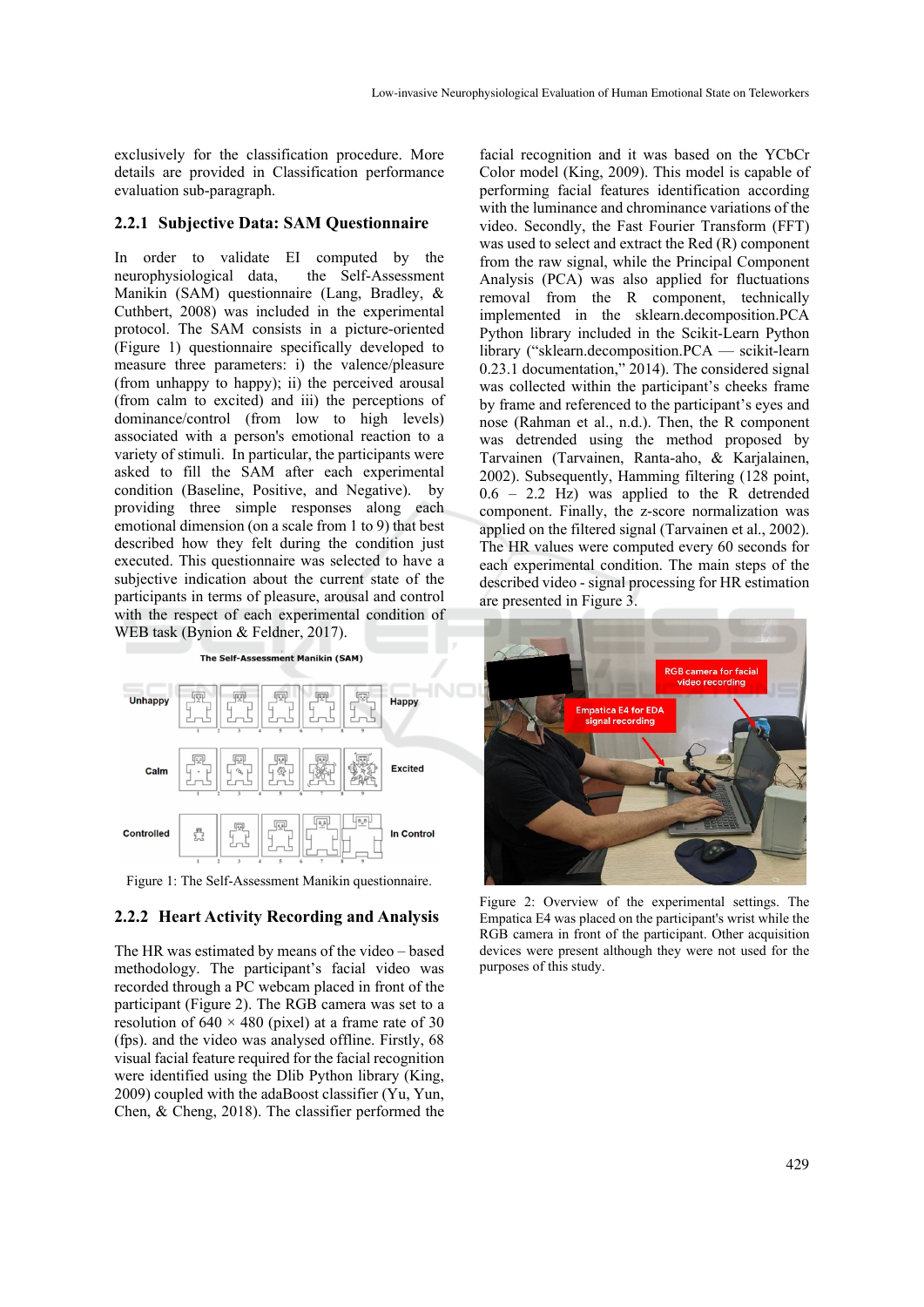

Figure 3: Main steps of the video-signal processing for heart rate (HR) estimation. Starting from the bottom left, the facial video is recorded by mean of a PC webcam and the regions of interest (ROIs) are selected. Then, the R, G and B components are selected by mean of Principal Component Analysis (PCA) algorithm. The Heart Rate (HR) frequency is extracted after detrending, filtering and fast Fourier transformation. Finally, the HR values in time domain are obtained after z-score normalization.

#### **2.2.3 EDA Recording and Analysis**

The EDA was recorded employing the Empatica E4 (Empatica, Milan, Italy) wearable device, with the sampling frequency of 4 (Hz). The Empatica E4 was placed on the participant's wrist, according to the position of the two electrodes, placed on the bottom part of the wrist. The EDA was firstly low-pass filtered with a cut-off frequency of 1 (Hz) and then processed by using the Ledalab suite (Bach, 2014), a specific open-source toolbox implemented within MATLAB environment for EDA processing. Then the SCL component was extracted from the EDA. As described by Vecchiato et al. (Vecchiato et al., 2014), this component is associated with the the activity of the sweat glands on the hands and, therefore, with the participant's arousal (Gatti, Calzolari, Maggioni, & Obrist, 2018; Wang et al., 2018). The SCL, as well as the HR parameter, was evaluated as the average within each experimental condition.

#### **2.2.4 Emotional Index**

Subsequently, the HR and SCL parameters were combined to compute a synthetical index for the emotional state evaluation. In particular, an Emotional Index (EI) was defined as follows (Vecchiato et al., 2014):

$$
EI = |SCL_{mad}| * HR_{mad}
$$
 (1)

where *SCLmad* and *HRmad* are the mad-normalised (Kappal, 2019) values of the SCL and HR, respectively, averaged within the considered experimental conditions.

#### **2.2.5 Statistical Analysis**

The Shapiro–Wilk test was used to assess the normality of the distributions related to each of the considered neurophysiological parameters. In case of normal distribution, Student's t-test would have been performed to pairwise compare the conditions (e.g., '*Positive* vs. *Negative'*). In case of non-normal distribution, the Wilcoxon signed-rank test was performed. For all tests, statistical significance was set at  $\alpha = 0.05$ .

#### **2.2.6 Classification Performance Evaluation**

In order to assess the efficiency of the proposed EI in discriminating between the two elicited emotional state, i.e. *Positive* and *Negative*, the classification performance were computed. First, a threshold related to the EI was computed for each participant within all the tasks designed in the experimental protocol, including the other two experimental tasks and excluding the *Positive* and *Negative* conditions of the WEB task, as follows (Hernández-Orallo & Flach PETERFLACH, 2012):

$$
Threshold = median(X)
$$
 (2)

where, the *X* was the distribution of the EI averaged within all the tasks.

Secondly, the classification capability of the EI during the WEB task was evaluated by computing three parameters:  $\Box$ 

• *Classification sensitivity*, defined as the proportion of true *Positive* conditions that are correctly identified. This parameter refers to the ability of the method in terms of correct detection of a specific condition on the tested distribution. For example, in clinical context the sensitivity of a test is the ability in to correctly classifying an individual as "diseased". The sensitivity was calculated as follows:

$$
Sensitivity = \frac{TP}{TP + FN}
$$
 (3)

• *Classification specificity*, defined as the proportion of true *Negative* conditions that are correctly identified. This parameter tells how well the classification method predicts the true negative case. In other words, high specificity means a low rate of false positive. For example, in clinical context the specificity of a test is the ability in correctly classifying an individual as disease-free. The specificity was calculated as follows: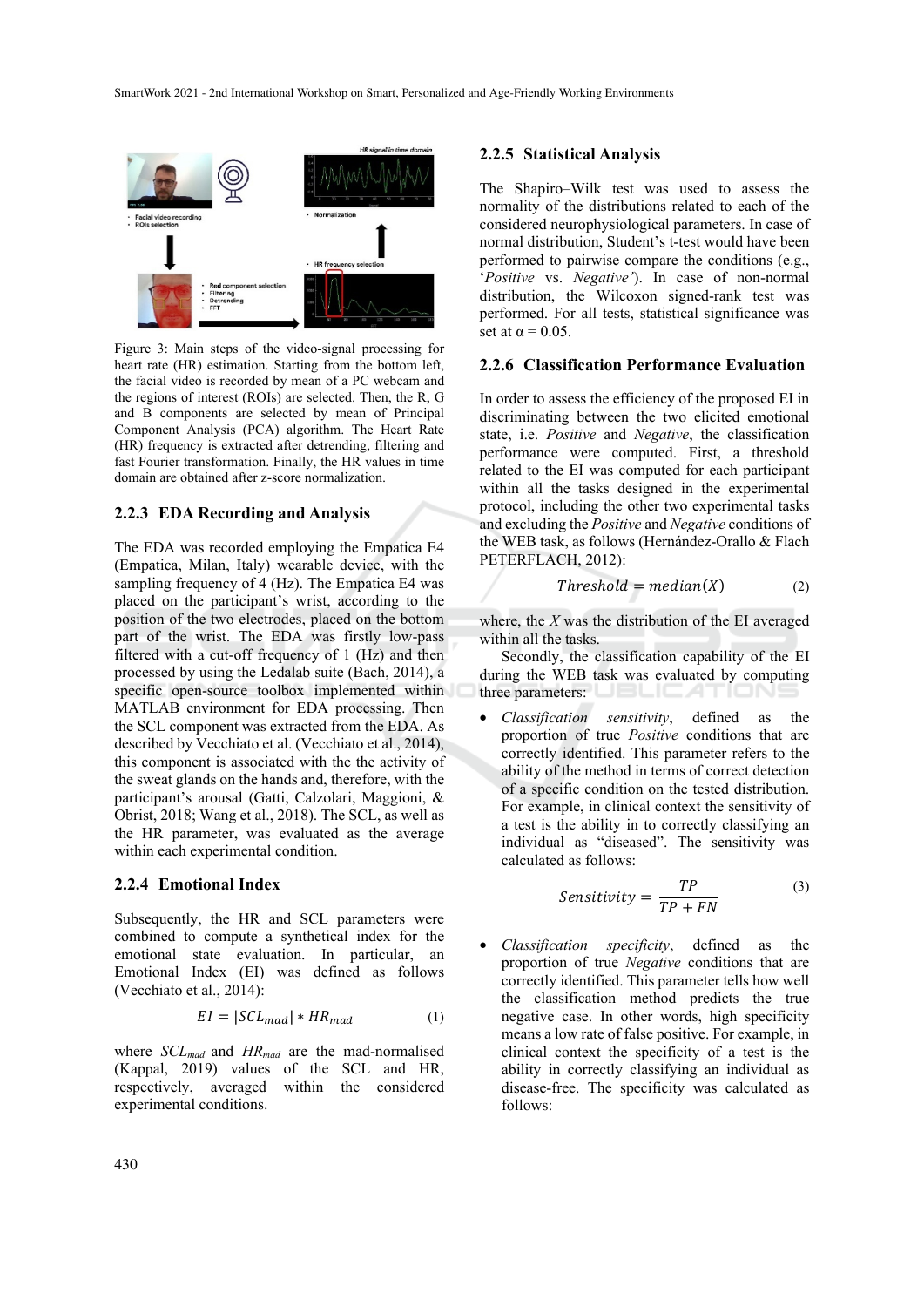$$
Specificity = \frac{TN}{TN + FP}
$$
 (4)

• *Classification accuracy*, defined as the fraction of the correct predictions on the total number of predictions. This parameter combines both the sensitivity and the specificity. Therefore, the accuracy can provide more general information about the classification performance than the abovementioned parameters. The accuracy was calculated as follows:

$$
Acc = \frac{TP + TN}{TP + TN + FP + FN}
$$
 (5)

The three above presented classification performance parameters were selected according with the perfect balance between the two classes, i.e. *Positive* and *Negative*, in terms of presentation frequency within the experimental task (Gupta, Rawal, Narasimhan, & Shiwani, 2017).

# **3 RESULTS**

#### **3.1 Subjective Results**

The Wilcoxon signed-rank test performed on the SAM score showed a significant increase in terms of valence during the *Positive* condition of the WEB task compared to the *Negative* one (p = 0.003). The SAM score in terms of dominance and perceived arousal did not significantly differ (SAM dominance:  $p = 0.5$ ; SAM perceived arousal:  $p = 0.6$ ) between the *Positive* and *Negative* conditions of the WEB task (Figure 4).



Figure 4: The average SAM Score in terms of Pleasure / Valence during the Negative (yellow bar) and the Positive (green bar) conditions of the Webcall (WEB) task. \* indicates a statistical difference between the represented parameter.

#### **3.2 Emotional State Evaluation**

The Wilcoxon signed-rank test performed on the EI estimated during the WEB task revealed a significant increase of the index during the *Positive* condition compared to the *Negative* one (p = 0.0008) and the *Baseline* ( $p = 0.003$ ). The EI evaluated during the *Negative* condition did not statistically differ from the one evaluated during the Baseline ( $p = 0.1$ ) (Figure 5).



Figure 5: The average Emotional Index (EI) during the Baseline (blue bar), the Negative (yellow bar) and the Positive (green bar) conditions of the WEB task. \* indicates a statistical difference between the represented parameter.

# **3.3 Classification Results**

The classification performance parameters, i.e. the Sensitivity, Specificity and the Accuracy, were evaluated within the two experimental conditions (*Positive* and *Negative*) of the WEB task. The Table 1 presents such classification performance parameters.

Table 1: Classification performance parameters describing how the Emotional Index (EI) discriminated between the Positive and the Negative conditions of the Webcall (WEB) task.

| <b>Classification Parameter</b> |                    |          |
|---------------------------------|--------------------|----------|
| <b>Sensitivity</b>              | <b>Specificity</b> | Accuracy |
| 86.2%                           | 72.7%              | 79.4%    |

# **4 DISCUSSION**

The presented results revealed that the proposed EI permitted to correctly discriminate between the *Positive* and *Negative* conditions of the WEB task. Furthermore, the statistical analysis demonstrated that the proposed EI was significantly higher during the *Positive* condition compared to the *Negative* one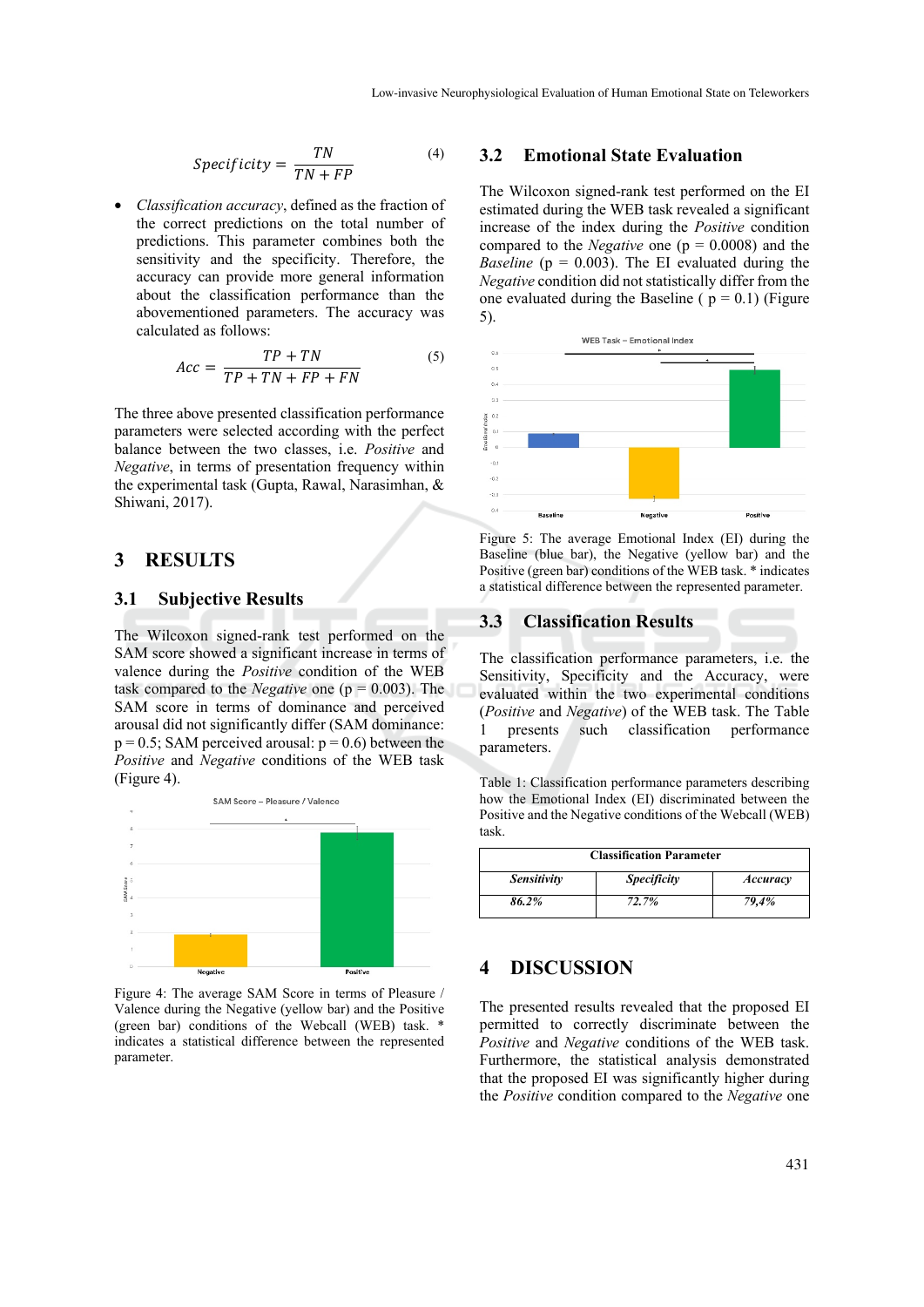and the *Baseline*, while no significant differences were found in terms of EI between the *Negative* condition and the *Baseline*. These evidences are supported by the subjective measures, i.e. the SAM questionnaire, which demonstrated that the *Positive* and *Negative* conditions of the WEB task were actually different in terms of perceived pleasure and valence.

Although the promising results, there are some limitations to be discussed. Supporting this, it can be observed in Table 1 how the proposed partial videobased EI was more capable in discriminating the true *Positive* conditions than the true *Negative* ones. Even if the classification parameters demonstrated the general reliability of the proposed EI, since they were all above 72%, the Specificity was lower than the Sensitivity, revealing that the proposed EI was more sensitive to the Positive conditions than the Negative ones, as it can be derived by observing Equations (3) and (4). This could be explained by the fact that the *Negative* condition of the WEB task was not sufficiently well-designed for eliciting a measurable neurophysiological change in the participant's emotional states, especially because of the interaction with a non-familiar person during the simulated webcall. It can be argued that it was easier for the participants speaking about happy and positive memories, while negative memories may often be very private. Future works will be directed to better investigate such an aspect, possibly designing more structured *Negative* experimental conditions. The proposed EI was only partially video-based, since the SCL was gathered by mean of the Empatica E4 wearable device. In this regard, further studies will aim at exploring the video-based methodology in estimating other neurophysiological parameters, such as the respiration rate, which could lead to a full video-based EI (Hameed, Sabir, Fadhel, Al-Shamma, & Alzubaidi, 2019; Kantono et al., 2019).

The presented results are consistent with prior works (Cartocci et al., 2017; Ragot et al., 2018; Zupan, Buskas, Altimiras, & Keeling, 2016) and they pave the way for applying the video-based methodology for the neurophysiological parameters evaluation, already successfully explored in mental workload estimation and telemonitoring applications (Ronca et al., 2021, 2020), also in emotional states evaluation.

# **5 CONCLUSIONS**

The presented study explored the reliability of a very low-invasive approach to evaluate the emotional state of participants while performing a simulated working task. This approach was based on the evaluation of the participant's SCL through the Empatica E4, a wearable and portable device, and the participant's HR, evaluated through an innovative and contactless methodology based on the video analysis.

The promising results permit to hypothesize a further development of the proposed low-invasive methodologies. In particular, a remote approach will be explored to evaluate neurophysiological parameters positively correlated with the SCL, such as the respiration rate, to compute a full-contactless tool to evaluate the emotional status.

### **REFERENCES**

- Bach, D. R. (2014). A head-to-head comparison of SCRalyze and Ledalab, two model-based methods for skin conductance analysis. *Biological Psychology*, *103*(1), 63–68. https://doi.org/10.1016/ j.biopsycho.2014.08.006
- Borghini, G., Bandini, A., Orlandi, S., Di Flumeri, G., Arico, P., Sciaraffa, N., Babiloni, F. (2020). Stress Assessment by Combining Neurophysiological Signals and Radio Communications of Air Traffic Controllers. *Proceedings of the Annual International Conference of the IEEE Engineering in Medicine and Biology Society, EMBS*, *2020*-*July*, 851–854. https://doi.org/10.1109/ EMBC44109.2020.9175958
- Brouwer, A.-M., van Dam, E., van Erp, J. B. F., Spangler, D. P., & Brooks, J. R. (2018). Improving Real-Life Estimates of Emotion Based on Heart Rate: A Perspective on Taking Metabolic Heart Rate Into Account. *Frontiers in Human Neuroscience*, *12*, 284. https://doi.org/10.3389/fnhum.2018.00284
- Bustamante, P. A., Lopez Celani, N. M., Perez, M. E., & Quintero Montoya, O. L. (2015). Recognition and regionalization of emotions in the arousal-valence plane. *Proceedings of the Annual International Conference of the IEEE Engineering in Medicine and Biology Society, EMBS*, *2015*-*Novem*, 6042–6045. https:// doi.org/10.1109/EMBC.2015.7319769
- Bynion, T.-M., & Feldner, M. T. (2017). Self-Assessment Manikin. In *Encyclopedia of Personality and Individual Differences* (pp. 1–3). https://doi.org/10.1007/978-3- 319-28099-8\_77-1
- Cartocci, G., Caratù, M., Modica, E., Maglione, A. G., Rossi, D., Cherubino, P., & Babiloni, F. (2017). Electroencephalographic, Heart Rate, and Galvanic Skin Response Assessment for an Advertising Perception Study: Application to Antismoking Public Service Announcements. *Journal of Visualized Experiments: JoVE*, (126).
- Choi, K. H., Kim, J., Kwon, O. S., Kim, M. J., Ryu, Y. H., & Park, J. E. (2017). Is heart rate variability (HRV) an adequate tool for evaluating human emotions? – A focus on the use of the International Affective Picture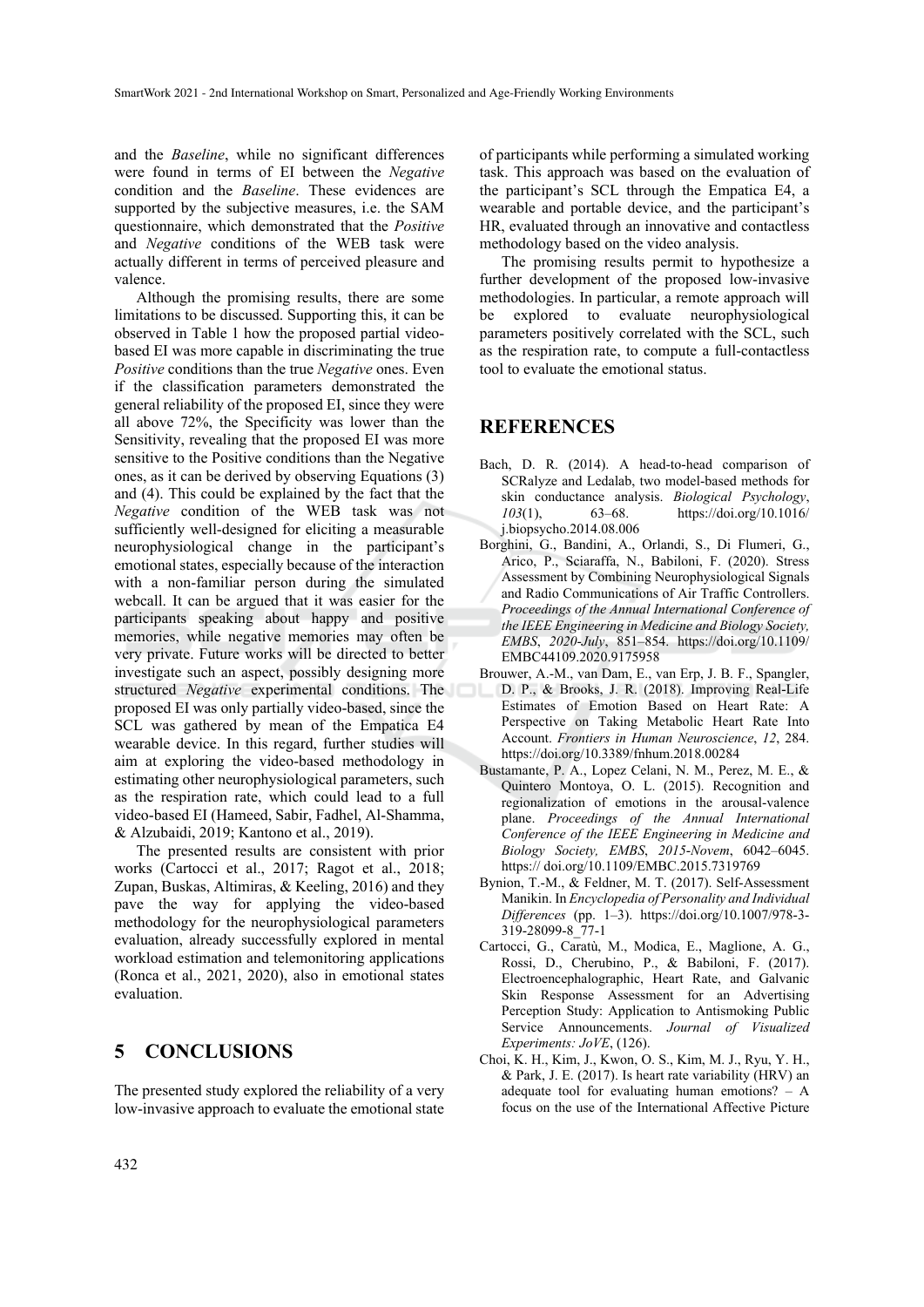System (IAPS). *Psychiatry Research*, *251*, 192–196. https://doi.org/10.1016/j.psychres.2017.02.025

- Di Flumeri, G., Borghini, G., Aricò, P., Sciaraffa, N., Lanzi, P., Pozzi, S., … Babiloni, F. (2018). EEG-Based Mental Workload Neurometric to Evaluate the Impact of Different Traffic and Road Conditions in Real Driving Settings. *Frontiers in Human Neuroscience*, *12*, 509. https://doi.org/10.3389/fnhum.2018.00509
- Fiorini, L., Mancioppi, G., Semeraro, F., Fujita, H., & Cavallo, F. (2020). Unsupervised emotional state classification through physiological parameters for social robotics applications. *Knowledge-Based Systems*, *190*, 105217. https://doi.org/10.1016/ j.knosys.2019.105217
- Flagler, T., Tong, J., Allison, R. S., & Wilcox, L. M. (2020). Validity Testing the NeuLog Galvanic Skin Response Device. *IEEE Transactions on Systems, Man, and Cybernetics: Systems*, *2020*-*Octob*, 3964–3968. https://doi.org/10.1109/ SMC42975.2020.9283465
- Gatti, E., Calzolari, E., Maggioni, E., & Obrist, M. (2018). Data Descriptor: Emotional ratings and skin conductance response to visual, auditory and haptic stimuli. *Scientific Data*, *5*(1), 1–12. https://doi.org/ 10.1038/sdata.2018.120
- Giorgi, A., Ronca, V., Vozzi, A., Sciaraffa, N., di Florio, A., Tamborra, L., … Borghini, G. (2021). Wearable Technologies for Mental Workload, Stress, and Emotional State Assessment during Working-Like Tasks: A Comparison with Laboratory Technologies. *Sensors*, *21*(7), 2332. https://doi.org/10.3390/ s21072332
- Girardi, D., Lanubile, F., & Novielli, N. (2018). Emotion detection using noninvasive low cost sensors. *2017 7th International Conference on Affective Computing and Intelligent Interaction, ACII 2017*, *2018*-*Janua*, 125– 130. https://doi.org/10.1109/ACII.2017.8273589
- Guo, H. W., Huang, Y. S., Lin, C. H., Chien, J. C., Haraikawa, K., & Shieh, J. S. (2016). Heart Rate Variability Signal Features for Emotion Recognition by Using Principal Component Analysis and Support Vectors Machine. *Proceedings - 2016 IEEE 16th International Conference on Bioinformatics and Bioengineering, BIBE 2016*, 274–277. https:// doi.org/10.1109/BIBE.2016.40
- Gupta, N., Rawal, A., Narasimhan, V. L., & Shiwani, S. (n.d.). *Accuracy, Sensitivity and Specificity Measurement of Various Classification Techniques on Healthcare Data*.
- Hameed, R. A., Sabir, M. K., Fadhel, M. A., Al-Shamma, O., & Alzubaidi, L. (2019). Human emotion classification based on respiration signal. *ACM International Conference Proceeding Series*, 239–245. https://doi.org/10.1145/3321289.3321315
- Hernández-Orallo, J., & Flach PETERFLACH, P. (2012). A Unified View of Performance Metrics: Translating Threshold Choice into Expected Classification Loss C` esar Ferri. In *Journal of Machine Learning Research* (Vol. 13).
- Ji, Q., & Yang, X. (2002). Real-time eye, gaze, and face pose tracking for monitoring driver vigilance. *Real-*

*Time Imaging*, *8*(5), 357–377. https://doi.org/10.1006/ rtim.2002.0279

- Kantono, K., Hamid, N., Shepherd, D., Lin, Y. H. T., Skiredj, S., & Carr, B. T. (2019). Emotional and electrophysiological measures correlate to flavour perception in the presence of music. *Physiology and Behavior*, *199*, 154–164. https://doi.org/10.1016/ j.physbeh.2018.11.012
- Kappal, S. (2019). *Data Normalization using Median & Median Absolute Deviation (MMAD) based Z-Score for Robust Predictions vs. Min-Max Normalization*.
- King, D. E. (2009). Dlib-ml: A Machine Learning Toolkit. In *Journal of Machine Learning Research* (Vol. 10).
- Lang, P., Bradley, M., & Cuthbert, B. (2008). *International affective picture system (IAPS): Affective ratings of pictures and instruction manual*.
- Laureanti, R., Bilucaglia, M., Zito, M., Circi, R., Fici, A., Rivetti, F., Russo, V. (2020). Emotion assessment using Machine Learning and low-cost wearable devices. *Proceedings of the Annual International Conference of the IEEE Engineering in Medicine and Biology Society, EMBS*, *2020*-*July*, 576–579. https://doi.org/10.1109/ EMBC44109.2020.9175221
- Moharreri, S., Dabanloo, N. J., & Maghooli, K. (2018). Modeling the 2D space of emotions based on the poincare plot of heart rate variability signal. *Biocybernetics and Biomedical Engineering*, *38*(4), 794–809. https://doi.org/10.1016/j.bbe.2018.07.001
- Ragot, M., Martin, N., Em, S., Pallamin, N., & Diverrez, J. M. (2018). Emotion recognition using physiological signals: Laboratory vs. wearable sensors. *Advances in Intelligent Systems and Computing*, *608*, 15–22. https:// doi.org/10.1007/978-3-319-60639-2\_2
- Rahman, H., Ahmed, M. U., & Begum, S. (2020). Non-Contact Physiological Parameters Extraction Using Facial Video Considering Illumination, Motion, Movement and Vibration. *IEEE Transactions on Biomedical Engineering*, *67*(1), 88–98. https://doi.org/ 10.1109/TBME.2019.2908349
- Rahman, H., Uddin Ahmed, M., Begum, S., & Funk, P. (n.d.). *Real Time Heart Rate Monitoring From Facial RGB Color Video Using Webcam*. Retrieved from http://stressmedicin.se/neuro-psykofysilogiskamatsystem/cstress-
- Robb, C. E., de Jager, C. A., Ahmadi-Abhari, S., Giannakopoulou, P., Udeh-Momoh, C., McKeand, J., Middleton, L. (2020). Associations of Social Isolation with Anxiety and Depression During the Early COVID-19 Pandemic: A Survey of Older Adults in London, UK. *Frontiers in Psychiatry*, *11*. https://doi.org/ 10.3389/fpsyt.2020.591120
- Ronca, V., Giorgi, A., Rossi, D., Di Florio, A., Di Flumeri, G., Aricò, P., … Borghini, G. (2021). A Video-Based Technique for Heart Rate and Eye Blinks Rate Estimation: A Potential Solution for Telemonitoring and Remote Healthcare. *Sensors*, *21*(5), 1607. https:// doi.org/10.3390/s21051607
- Ronca, V., Rossi, D., Di Florio, A., Di Flumeri, G., Aricò, P., Sciaraffa, N., … Borghini, G. (2020). Contactless Physiological Assessment of Mental Workload During